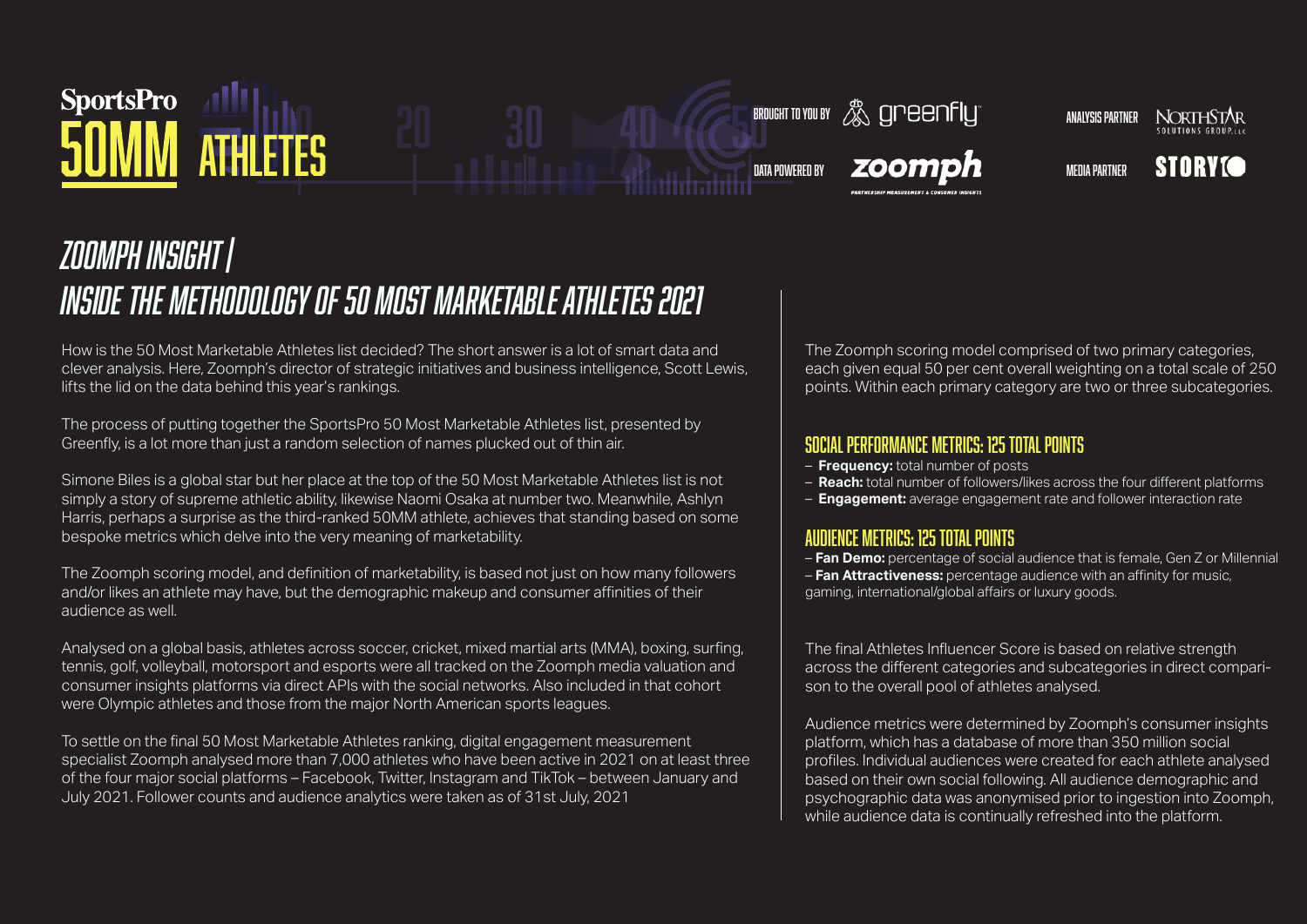### SportsPro 41 1 30 40 6 6 6 6 6 6 6 6 7 1 2 3 6 7 6 7 7 1 2 3 6 7 1 2 3 6 7 1 2 3 6 7 1 2 3 6 7 1 2 3 6 7 1 2 4  $\sqrt{2}$

**BROUGHT TO YOU BY ANALYSIS PARTNER NORTHSTAR** 

 $\boldsymbol{z}$ oomp $\boldsymbol{h}$  media partner

**PARTNERSHIP MEA** 



|              |                           |              |                    |     |                          |                      |                           |                         |                                      |                                   | <b>SOCIAL METRICS</b>     |                                                      |                    |                    |                                 |  |
|--------------|---------------------------|--------------|--------------------|-----|--------------------------|----------------------|---------------------------|-------------------------|--------------------------------------|-----------------------------------|---------------------------|------------------------------------------------------|--------------------|--------------------|---------------------------------|--|
| Rank         | <b>Athlete</b>            | <b>Sport</b> | <b>Nationality</b> | Age | Frequency<br>(out of 15) | Reach<br>(out of 60) | Engagement<br>(out of 50) | Fan Demo<br>(out of 75) | Fan<br>Attractiveness<br>(out of 50) | <b>Influencer</b><br><b>Score</b> | Total<br>Organic<br>Posts | Total<br>Follower<br>Count<br>(FB-TW- IG-<br>TikTok) | <b>Impressions</b> | Engagement<br>Rate | Follower<br>Interaction<br>Rate |  |
|              | <b>Simone Biles</b>       | Gymnastics   | <b>USA</b>         | 24  | 9                        | 50                   | 27                        | 64                      | 33                                   | 183                               | 108                       | 7,422,286                                            | 179,922,412        | 5.55%              | 3.81%                           |  |
| 5            | Naomi Osaka               | Tennis       | Japan              | 23  | 11                       | 55                   | 27                        | 50                      | 36                                   | 179                               | 140                       | 24,783,018                                           | 373,305,005        | 3.54%              | 6.95%                           |  |
| 3            | <b>Ashlyn Harris</b>      | Soccer       | <b>USA</b>         | 35  | 10                       | 39                   | 37                        | 62                      | 30                                   | 178                               | 122                       | 1,577,382                                            | 36,352,781         | 9.58%              | 4.52%                           |  |
| 4            | <b>Canelo Alvarez</b>     | Boxing       | Mexico             | 31  | 12                       | 55                   | 37                        | 41                      | 31                                   | 177                               | 200                       | 17,844,162                                           | 578,143,187        | 9.79%              | 4.24%                           |  |
| 5            | Paulo Dybala              | Soccer       | Argentina          | 27  | $6\phantom{1}$           | 58                   | 35                        | 57                      | 21                                   | 176                               | 57                        | 60,136,101                                           | 742,034,138        | 10.42%             | 3.31%                           |  |
| 6            | <b>Cristiano Ronaldo</b>  | Soccer       | Portugal           | 36  | 12                       | 60                   | 26                        | 55                      | 22                                   | 174                               | 189                       | 559,458,362                                          | 10,479,027,930     | 7.97%              | 1.85%                           |  |
| 7            | Ali Krieger               | Soccer       | <b>USA</b>         | 37  | 10                       | 42                   | 37                        | 58                      | 27                                   | 174                               | 120                       | 2,144,170                                            | 43,498,086         | 10.00%             | 4.03%                           |  |
| 8            | <b>Stefanos Tsitsipas</b> | Tennis       | Greece             | 23  | 11                       | 42                   | 38                        | 55                      | 28                                   | 173                               | 155                       | 1,983,986                                            | 55,798,040         | 8.09%              | 6.30%                           |  |
| 9            | <b>Novak Djokovic</b>     | Tennis       | Serbia             | 34  | 12                       | 55                   | 17                        | 56                      | 33                                   | 172                               | 171                       | 27,726,210                                           | 291,296,019        | 5.67%              | 1.10%                           |  |
| $\mathbf{I}$ | <b>Alex Morgan</b>        | Soccer       | <b>USA</b>         | 32  | 11                       | 53                   | 27                        | 50                      | 30                                   | 171                               | 136                       | 19,530,609                                           | 181,721,223        | 8.83%              | 1.94%                           |  |
| 11           | <b>Hardik Pandya</b>      | Cricket      | India              | 27  | 12                       | 58                   | 38                        | 47                      | 15 <sup>15</sup>                     | 169                               | 191                       | 36,993,904                                           | 1,168,033,435      | 9.47%              | 4.94%                           |  |
| 12           | <b>Lionel Messi</b>       | Soccer       | Argentina          | 34  | 7                        | 59                   | 28                        | 45                      | 30                                   | 169                               | 75                        | 342,034,636                                          | 4,413,987,590      | 8.74%              | 2.26%                           |  |
| 13           | <b>Roger Federer</b>      | Tennis       | Switzerland        | 40  | $\overline{5}$           | 54                   | 24                        | 56                      | 29                                   | 168                               | 52                        | 39,283,837                                           | 211,163,048        | 6.30%              | 2.28%                           |  |
| 4            | <b>Sergio Ramos</b>       | Soccer       | Spain              | 35  | 11                       | 59                   | 26                        | 54                      | 18                                   | 167                               | 157                       | 106,443,132                                          | 1,163,943,463      | 8.05%              | 1.83%                           |  |
| 15           | Karim Benzema             | Soccer       | France             | 33  | 13                       | 59                   | 20                        | 52                      | 24                                   | 167                               | 225                       | 92,732,390                                           | 1,444,557,347      | 6.19%              | 1.49%                           |  |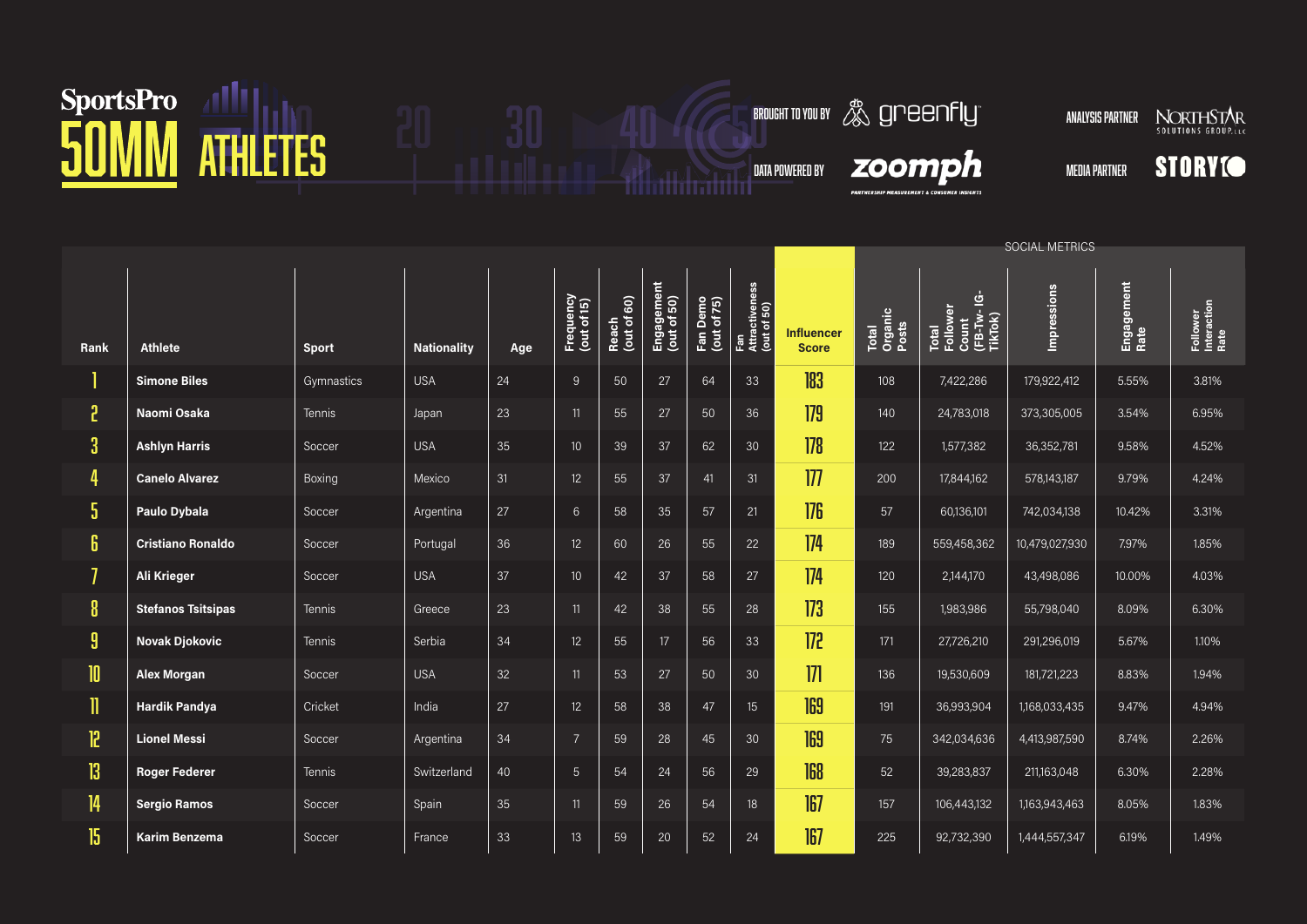# SportsPro 41 1 20 30 40 6000HTOYOUR

**BROUGHT TO YOU BY ANALYSIS PARTNER NORTHSTAR** 

 $\boldsymbol{z}$ oomp $\boldsymbol{h}$  media partner

**PARTHERSHIP MEASUREMENT & CO** 

**STORYIO** 

|                |                           |               |                    |     |                          |                      |                           |                         |                                      |                                   | SOCIAL METRICS            |                                                      |                    |                    |                                 |  |
|----------------|---------------------------|---------------|--------------------|-----|--------------------------|----------------------|---------------------------|-------------------------|--------------------------------------|-----------------------------------|---------------------------|------------------------------------------------------|--------------------|--------------------|---------------------------------|--|
| Rank           | <b>Athlete</b>            | <b>Sport</b>  | <b>Nationality</b> | Age | Frequency<br>(out of 15) | Reach<br>(out of 60) | Engagement<br>(out of 50) | Fan Demo<br>(out of 75) | Fan<br>Attractiveness<br>(out of 50) | <b>Influencer</b><br><b>Score</b> | Total<br>Organic<br>Posts | Total<br>Follower<br>Count<br>(FB-TW- IG-<br>TikTok) | <b>Impressions</b> | Engagement<br>Rate | Follower<br>Interaction<br>Rate |  |
| 16             | <b>Lewis Hamilton</b>     | Motorsport    | <b>UK</b>          | 36  | 13                       | 57                   | 24                        | 37                      | 35                                   | 167                               | 223                       | 35,332,277                                           | 947,656,669        | 6.81%              | 2.05%                           |  |
| $\overline{v}$ | Te'a Cooper               | Basketball    | <b>USA</b>         | 24  | 13                       | 46                   | 43                        | 50                      | 14                                   | 166                               | 259                       | 3,237,518                                            | 95,460,555         | 11.20%             | 6.20%                           |  |
| 8              | <b>Robert Lewandowski</b> | Soccer        | Poland             | 33  | 9                        | 57                   | 32                        | 44                      | 24                                   | 165                               | 100                       | 48,861,028                                           | 537,831,676        | 9.24%              | 2.69%                           |  |
| 19             | <b>Grigor Dimitrov</b>    | <b>Tennis</b> | Bulgaria           | 30  |                          | 33                   | 39                        | 57                      | 36                                   | 165                               | 19                        | 2,228,429                                            | 9,234,433          | 9.91%              | 5.07%                           |  |
| 20             | <b>Nyjah Huston</b>       | Skateboarding | <b>USA</b>         | 26  | $\mathfrak{Z}$           | 48                   | 41                        | 44                      | 29                                   | 165                               | 33                        | 7,699,495                                            | 74,132,836         | 10.75%             | 5.81%                           |  |
| $\mathbf{r}$   | <b>Serena Williams</b>    | <b>Tennis</b> | <b>USA</b>         | 39  | $\overline{5}$           | 53                   | 19                        | 51                      | 37                                   | 165                               | 50                        | 31,734,732                                           | 123,248,721        | 6.05%              | 1.23%                           |  |
| 22             | <b>Candace Parker</b>     | Basketball    | <b>USA</b>         | 35  | 12                       | 40                   | 24                        | 49                      | 39                                   | 164                               | 195                       | 1,970,433                                            | 39,215,502         | 6.16%              | 2.57%                           |  |
| 23             | <b>Kylian Mbappe</b>      | Soccer        | France             | 22  | 9                        | 59                   | 37                        | 40                      | 20                                   | 164                               | 99                        | 74,101,650                                           | 1,951,625,865      | 9.66%              | 4.09%                           |  |
| 24             | <b>LeBron James</b>       | Basketball    | <b>USA</b>         | 36  | 14                       | 59                   | 13                        | 45                      | 33                                   | 164                               | 348                       | 168,127,092                                          | 3,139,249,368      | 4.74%              | 0.72%                           |  |
| 25             | <b>Dominic Thiem</b>      | <b>Tennis</b> | Austria            | 27  | $\overline{5}$           | 39                   | 36                        | 53                      | 31                                   | 164                               | 56                        | 2,084,808                                            | 29,093,338         | 8.18%              | 5.45%                           |  |
| 26             | <b>Rafael Nadal</b>       | <b>Tennis</b> | Spain              | 35  | 8                        | 54                   | 17                        | 56                      | 29                                   | 163                               | 83                        | 41,196,044                                           | 157,868,041        | 5.99%              | 0.81%                           |  |
| 27             | <b>Thomas Muller</b>      | Soccer        | Germany            | 31  | 13                       | 54                   | 18                        | 45                      | 33                                   | 163                               | 268                       | 29,572,832                                           | 274,862,639        | 5.99%              | 1.04%                           |  |
| 28             | <b>Katie Ledecky</b>      | Swimming      | <b>USA</b>         | 24  | $\overline{7}$           | 26                   | 36                        | 55                      | 39                                   | 162                               | 70                        | 880,862                                              | 8,109,451          | 9.41%              | 3.92%                           |  |
| 29             | <b>Valentino Rossi</b>    | Motorsport    | Italy              | 42  | 12                       | 53                   | 18                        | 57                      | 23                                   | 162                               | 178                       | 29,177,623                                           | 163,112,976        | 6.23%              | 0.91%                           |  |
| 30             | <b>Stephen Curry</b>      | Basketball    | <b>USA</b>         | 33  | 11                       | 58                   | 21                        | 47                      | 25                                   | 162                               | 160                       | 61,774,803                                           | 793,469,080        | 6.65%              | 1.48%                           |  |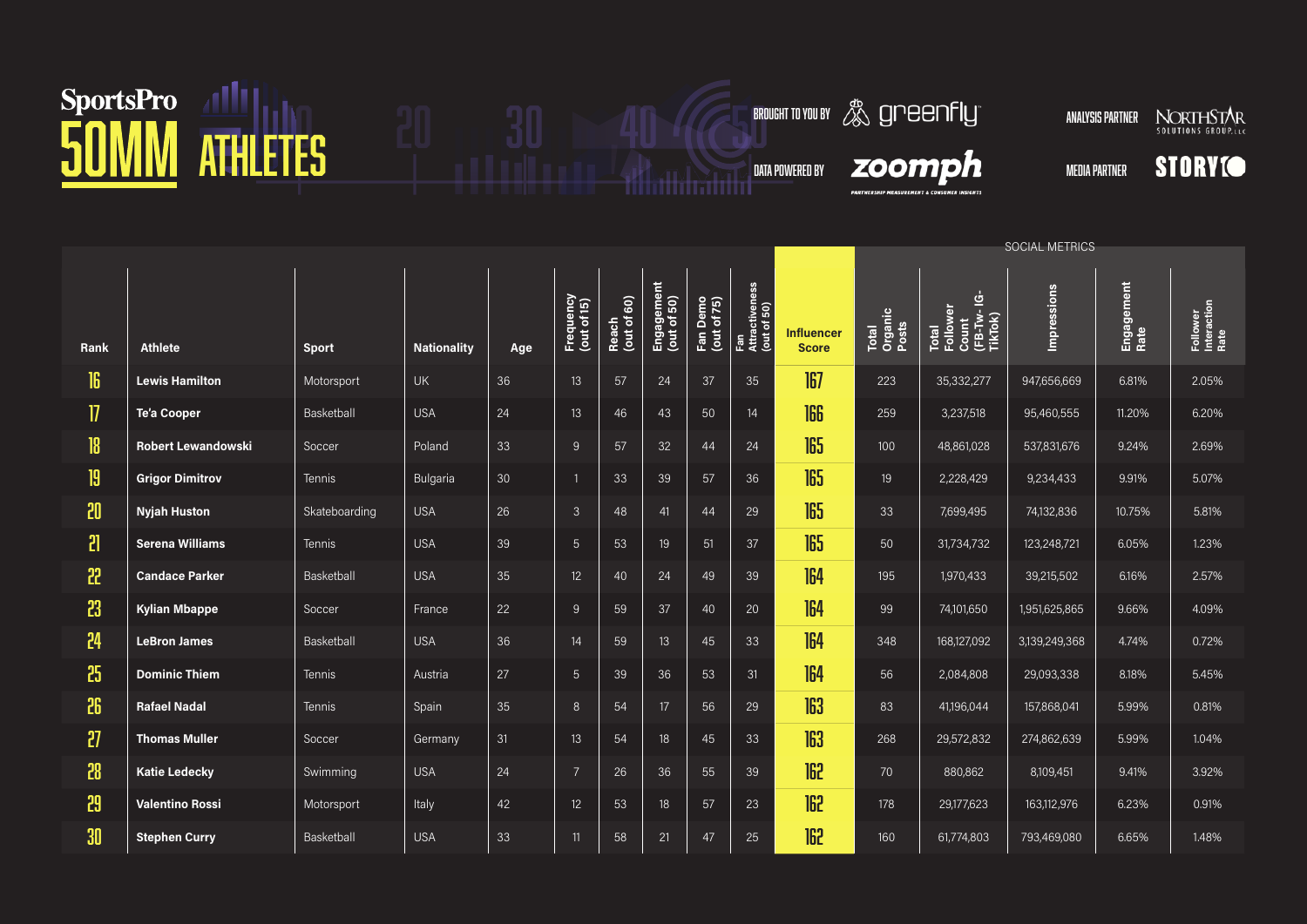### SportsPro 41 1 20 30 40 6 8ROUGHT TO YOU AT HILLETES

**BROUGHT TO YOU BY ANALYSIS PARTNER NORTHSTAR** 

 $\boldsymbol{z}$ oomp $\boldsymbol{h}$  media partner

**PARTHERSHIP MEASUREMENT & CO** 

**STORYIO** 

|      |                            |              |                    |     |                          |                         |                           |                         |                                      |                                   | SOCIAL METRICS            |                                                      |               |                    |                                 |  |
|------|----------------------------|--------------|--------------------|-----|--------------------------|-------------------------|---------------------------|-------------------------|--------------------------------------|-----------------------------------|---------------------------|------------------------------------------------------|---------------|--------------------|---------------------------------|--|
| Rank | <b>Athlete</b>             | <b>Sport</b> | <b>Nationality</b> | Age | Frequency<br>(out of 15) | 60)<br>Reach<br>(out of | Engagement<br>(out of 50) | Fan Demo<br>(out of 75) | Fan<br>Attractiveness<br>(out of 50) | <b>Influencer</b><br><b>Score</b> | Total<br>Organic<br>Posts | Total<br>Follower<br>Count<br>(FB-TW- IG-<br>TikTok) | Impressions   | Engagement<br>Rate | Follower<br>Interaction<br>Rate |  |
| 31   | <b>Neymar</b>              | Soccer       | Brazil             | 29  | 15                       | 59                      | 13                        | 58                      | 17                                   | 162                               | 460                       | 292,771,688                                          | 7,177,127,231 | 4.57%              | 0.83%                           |  |
| 32   | <b>Daniel Riccardo</b>     | Motorsport   | Australia          | 32  | $5\phantom{1}$           | 50                      | 40                        | 35                      | 32                                   | 161                               | 50                        | 8,899,983                                            | 117,076,337   | 9.32%              | 5.91%                           |  |
| 33   | <b>Bethany Hamilton</b>    | Surfing      | <b>USA</b>         | 31  | 14                       | 44                      | 8                         | 63                      | 32                                   | 160                               | 422                       | 5,927,785                                            | 33,055,448    | 4.01%              | 0.22%                           |  |
| 34   | <b>Kristie Mewis</b>       | Soccer       | <b>USA</b>         | 30  | $\overline{2}$           | 18                      | 49                        | 61                      | 30                                   | 160                               | 22                        | 255,565                                              | 4,440,371     | 12.54%             | 15.31%                          |  |
| 35   | <b>Megan Rapinoe</b>       | Soccer       | <b>USA</b>         | 36  | 13                       | 45                      | 12 <sup>°</sup>           | 57                      | 32                                   | 159                               | 247                       | 3,955,810                                            | 66,454,025    | 4.05%              | 1.03%                           |  |
| 36   | <b>Gabriel Medina</b>      | Surfing      | Brazil             | 27  | $\overline{4}$           | 48                      | 29                        | 62                      | 16 <sup>16</sup>                     | 159                               | 38                        | 11,762,492                                           | 65,785,020    | 8.93%              | 2.15%                           |  |
| 37   | Kelley O'Hara              | Soccer       | <b>USA</b>         | 33  | $\mathfrak{Z}$           | 31                      | 38                        | 58                      | 29                                   | 158                               | 31                        | 1,582,281                                            | 9,038,286     | 10.92%             | 4.04%                           |  |
| 38   | <b>Riyad Mahrez</b>        | Soccer       | Algeria            | 30  | 6                        | 53                      | 34                        | 43                      | 21                                   | 158                               | 64                        | 19,925,335                                           | 215,035,284   | 7.23%              | 5.32%                           |  |
| 39   | <b>Julie Ertz</b>          | Soccer       | <b>USA</b>         | 29  | $\mathfrak{Z}$           | 33                      | 39                        | 56                      | 27                                   | 158                               | 34                        | 1,659,539                                            | 11,803,916    | 11.01%             | 4.52%                           |  |
| 40   | <b>Cody Bellinger</b>      | Baseball     | <b>USA</b>         | 26  | $\overline{2}$           | 34                      | 48                        | 48                      | 26                                   | 158                               | 27                        | 1,202,613                                            | 19,115,416    | 12.65%             | 11.05%                          |  |
| 41   | <b>Mesut Ozil</b>          | Soccer       | Germany            | 32  | 14                       | 59                      | 16                        | 45                      | 24                                   | 157                               | 288                       | 87,951,122                                           | 2,690,580,113 | 4.45%              | 1.64%                           |  |
| 42   | <b>Chloe Kim</b>           | Snowboarding | <b>USA</b>         | 21  |                          | 25                      | 37                        | 52                      | 41                                   | 157                               | 18                        | 1,078,163                                            | 4,393,221     | 10.78%             | 3.81%                           |  |
| 43   | <b>Tobin Heath</b>         | Soccer       | <b>USA</b>         | 33  | -1                       | 28                      | 44                        | 59                      | 26                                   | 157                               | 18                        | 1,429,817                                            | 6,235,225     | 11.66%             | 6.26%                           |  |
| 44   | <b>Lieke Martens</b>       | Soccer       | Netherlands        | 28  | $6\phantom{1}$           | 43                      | 42                        | 44                      | 22                                   | 156                               | 61                        | 2,248,683                                            | 68,903,426    | 9.02%              | 8.80%                           |  |
| 45   | <b>Sydney Leroux Dwyer</b> | Soccer       | <b>USA</b>         | 31  | 9                        | 44                      | 24                        | 58                      | 20                                   | 156                               | 113                       | 3,591,861                                            | 44,008,892    | 7.33%              | 1.77%                           |  |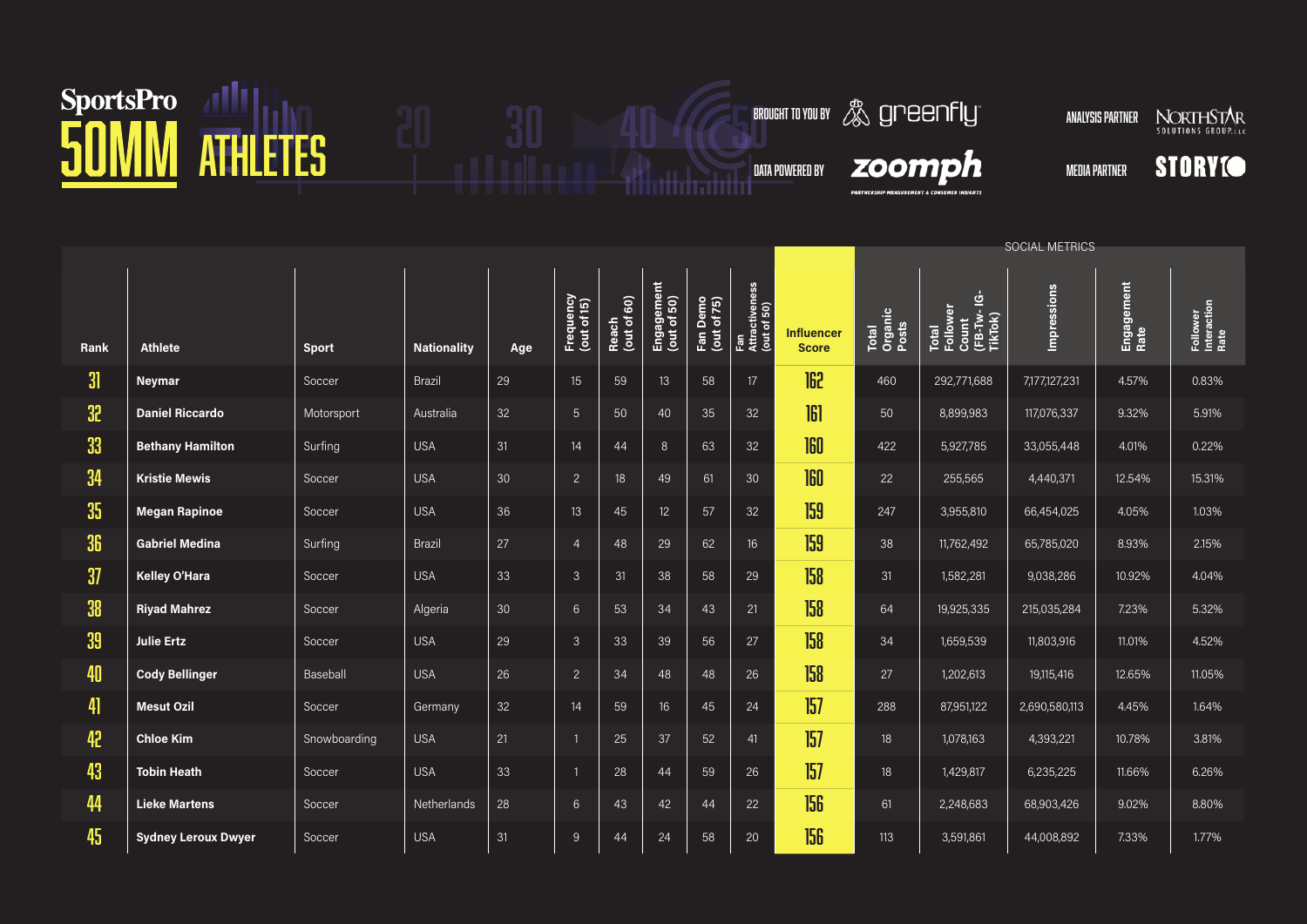# SportsPro 41 1 20 30 40 6000HTOYOUR

**BROUGHT TO YOU BY ANALYSIS PARTNER NORTHSTAR** 

 $\boldsymbol{z}$ oomp $\boldsymbol{h}$  media partner

**PARTNERSHIP MEA** 

**STORYIO** 

|      |                              |               |                    |     |                          |                                       |                           |                         |                                      |                                   | SOCIAL METRICS            |                                                      |               |                    |                                 |  |
|------|------------------------------|---------------|--------------------|-----|--------------------------|---------------------------------------|---------------------------|-------------------------|--------------------------------------|-----------------------------------|---------------------------|------------------------------------------------------|---------------|--------------------|---------------------------------|--|
| Rank | <b>Athlete</b>               | <b>Sport</b>  | <b>Nationality</b> | Age | Frequency<br>(out of 15) | $\overline{60}$<br>Reach<br>(out of 6 | Engagement<br>(out of 50) | Fan Demo<br>(out of 75) | Fan<br>Attractiveness<br>(out of 50) | <b>Influencer</b><br><b>Score</b> | Total<br>Organic<br>Posts | Total<br>Follower<br>Count<br>(FB-TW- IG-<br>TikTok) | Impressions   | Engagement<br>Rate | Follower<br>Interaction<br>Rate |  |
| 46   | <b>Cam Newton</b>            | Football      | <b>USA</b>         | 32  | 11                       | 49                                    | 21                        | 44                      | 30                                   | 155                               | 145                       | 8,046,764                                            | 89,716,316    | 7.00%              | 1.29%                           |  |
| 47   | <b>Shikhar Dhawan</b>        | Cricket       | India              | 35  | 12                       | 56                                    | $27\,$                    | 41                      | 18                                   | 154                               | 179                       | 32,351,522                                           | 477,356,101   | 7.01%              | 2.59%                           |  |
| 48   | Paul Pogba                   | Soccer        | France             | 28  | 11                       | 58                                    | 24                        | 35                      | 26                                   | 154                               | 145                       | 79,090,581                                           | 1,096,363,735 | 7.25%              | 1.80%                           |  |
| 49   | <b>Sydney McLaughlin</b>     | Athletics     | <b>USA</b>         | 22  | $\overline{0}$           | 26                                    | 49                        | 57                      | 21                                   | 154                               | 14                        | 832,135                                              | 8,387,969     | 12.50%             | 16.96%                          |  |
| 50   | <b>Devin Booker</b>          | Basketball    | <b>USA</b>         | 24  | $\mathfrak{Z}$           | 49                                    | 38                        | 45                      | 19                                   | 153                               | 29                        | 5,726,093                                            | 124,797,306   | 6.41%              | 11.52%                          |  |
| 51   | <b>Christian McCaffrey</b>   | Football      | <b>USA</b>         | 25  | $8\phantom{1}$           | 40                                    | 39                        | 43                      | 23                                   | 153                               | 92                        | 1,948,899                                            | 41,535,920    | 10.82%             | 4.44%                           |  |
| 52   | <b>Juan Martin Del Potro</b> | <b>Tennis</b> | Argentina          | 32  |                          | 43                                    | 21                        | 64                      | 25                                   | 153                               | 19                        | 7,138,381                                            | 26,746,545    | 4.83%              | 2.47%                           |  |
| 53   | <b>Eden Hazard</b>           | Soccer        | Belgium            | 30  | $\overline{0}$           | 54                                    | 37                        | 27                      | 34                                   | 152                               | 12 <sup>°</sup>           | 54,228,704                                           | 127,445,673   | 9.80%              | 4.38%                           |  |
| 54   | <b>Sergio Perez</b>          | Motorsport    | Mexico             | 31  | 11                       | 51                                    | 19                        | 41                      | 31                                   | 152                               | 145                       | 5,935,978                                            | 246,331,532   | 4.04%              | 2.69%                           |  |
| 55   | <b>Pierre Gasly</b>          | Motorsport    | France             | 25  | $8\phantom{1}$           | 47                                    | 34                        | 32                      | 32                                   | 152                               | 86                        | 3,189,282                                            | 129,903,993   | 5.50%              | 7.77%                           |  |
| 56   | <b>Conor McGregor</b>        | <b>MMA</b>    | Ireland            | 33  | 14                       | 58                                    | 29                        | 30                      | 22                                   | 152                               | 305                       | 64,494,269                                           | 2,336,541,055 | 8.80%              | 2.33%                           |  |
| 57   | <b>Kevin De Bruyne</b>       | Soccer        | Belgium            | 30  | 9                        | 56                                    | 30                        | 27                      | 30                                   | 152                               | 98                        | 31,412,645                                           | 554,854,000   | 6.42%              | 4.28%                           |  |
| 58   | <b>Virat Kohli</b>           | Cricket       | India              | 32  | 12                       | 59                                    | 23                        | 41                      | 16                                   | 5                                 | 175                       | 228,711,932                                          | 3,821,199,451 | 6.78%              | 1.77%                           |  |
| 59   | <b>Marc Marquez</b>          | Motorsport    | Spain              | 28  | 12                       | 52                                    | 17                        | 52                      | 19                                   | 151                               | 184                       | 13,402,703                                           | 155,276,373   | 5.02%              | 1.38%                           |  |
| 60   | <b>Rohit Sharma</b>          | Cricket       | India              | 34  | $\overline{7}$           | 57                                    | 32                        | 37                      | 16                                   | 150                               | $77\,$                    | 58,906,501                                           | 712,061,494   | 7.96%              | 3.81%                           |  |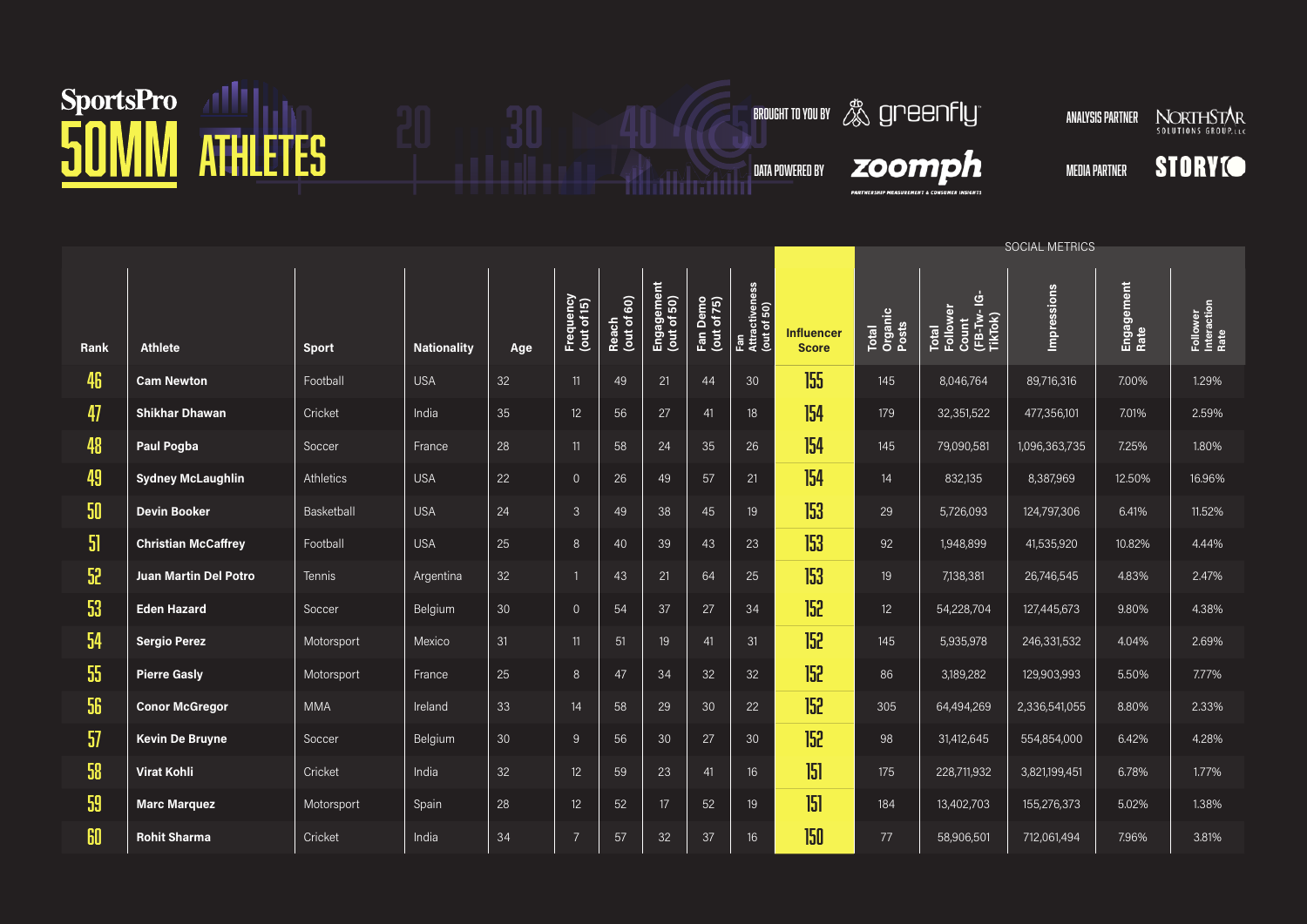#### SportsPro 41 1 20 30 40 6 6 6 6 6 6 6 6 7 1 2 4 1 2 6 6 6 6 7 1 2 4 6 7 1 2 7 1 2 7 1 2 4 6 7 1 2 7 1 2 7 1 2 4 6 7 1 2 7 1 2 7 1 2 7 1 2 7 1 2 7 1 2 7 1 2 7 1 2 7 1 2 7 1 2 7 1 2 7 1 2 7 1 2 7 1 2 7 1 2 7 1 2 7 1 2 7 1 2



|                   |                           |              |                    |     |                          |                      |                           |                         |                                      |                                   | <b>SOCIAL METRICS</b>     |                                                      |                    |                    |                                 |  |
|-------------------|---------------------------|--------------|--------------------|-----|--------------------------|----------------------|---------------------------|-------------------------|--------------------------------------|-----------------------------------|---------------------------|------------------------------------------------------|--------------------|--------------------|---------------------------------|--|
| Rank              | <b>Athlete</b>            | <b>Sport</b> | <b>Nationality</b> | Age | Frequency<br>(out of 15) | Reach<br>(out of 60) | Engagement<br>(out of 50) | Fan Demo<br>(out of 75) | Fan<br>Attractiveness<br>(out of 50) | <b>Influencer</b><br><b>Score</b> | Total<br>Organic<br>Posts | Total<br>Follower<br>Count<br>(FB-TW- IG-<br>TikTok) | <b>Impressions</b> | Engagement<br>Rate | Follower<br>Interaction<br>Rate |  |
| 61                | <b>Charles Leclarc</b>    | Motorsport   | Monaco             | 23  | $\overline{9}$           | 52                   | 31                        | 31                      | 27                                   | 150                               | 104                       | 7,083,645                                            | 300,108,432        | 4.92%              | 6.61%                           |  |
| 62                | <b>Andres iniesta</b>     | Soccer       | Spain              | 37  | 14                       | 58                   | $5\overline{)}$           | 50                      | 20                                   | 148                               | 393                       | 87,555,275                                           | 993,412,240        | 3.01%              | 0.25%                           |  |
| 63                | <b>Christian Pulisic</b>  | Soccer       | <b>USA</b>         | 22  | $\mathbf{3}$             | 48                   | 46                        | 28                      | 22                                   | 148                               | 30                        | 9,316,807                                            | 76,810,209         | 12.31%             | 7.84%                           |  |
| 64                | <b>Carlos Sainz</b>       | Motorsport   | Spain              | 26  | 12                       | 50                   | 25                        | 33                      | 28                                   | 147                               | 189                       | 4,761,590                                            | 187,225,574        | 5.07%              | 3.69%                           |  |
| 65                | <b>LaMelo Ball</b>        | Basketball   | <b>USA</b>         | 19  | 8                        | 51                   | 43                        | 27                      | 18                                   | 146                               | 96                        | 8,870,761                                            | 228,487,833        | 9.05%              | 8.64%                           |  |
| 66                | <b>Rob Gronkowski</b>     | Football     | <b>USA</b>         | 32  | 12                       | 51                   | 25                        | 37                      | 23                                   | 146                               | 165                       | 11,124,189                                           | 130,700,420        | 7.96%              | 1.73%                           |  |
| 67                | <b>Brittney Griner</b>    | Basketball   | <b>USA</b>         | 30  | $\overline{2}$           | 20                   | 34                        | 55                      | 35                                   | 146                               | 22                        | 746,613                                              | 2,242,072          | 10.02%             | 3.24%                           |  |
| 68                | <b>Max Verstappen</b>     | Motorsport   | Netherlands        | 23  | 10 <sup>10</sup>         | 52                   | 27                        | 31                      | 26                                   | 146                               | 129                       | 9,032,456                                            | 213,920,866        | 5.59%              | 3.77%                           |  |
| 69                | <b>Gareth Bale</b>        | Soccer       | Wales              | 32  | $\overline{7}$           | 57                   | 13                        | 43                      | 26                                   | 146                               | 72                        | 96,878,583                                           | 332,416,040        | 4.95%              | 0.71%                           |  |
| 70                | <b>Ashleigh Barty</b>     | Tennis       | Australia          | 25  | 8                        | 29                   | 30                        | 43                      | 35                                   | 145                               | 83                        | 486,572                                              | 23,356,701         | 4.35%              | 7.41%                           |  |
| $\overline{\eta}$ | <b>Anthony Davis</b>      | Basketball   | <b>USA</b>         | 28  | $\overline{c}$           | 48                   | 36                        | 29                      | 30                                   | 145                               | 23                        | 14,543,092                                           | 47,872,112         | 9.06%              | 4.27%                           |  |
| 72                | <b>Raheem Sterling</b>    | Soccer       | UK                 | 26  | 12                       | 54                   | 21                        | 20                      | 37                                   | 144                               | 173                       | 17,784,583                                           | 431,631,492        | 4.86%              | 2.54%                           |  |
| 73                | <b>Zlatan Ibrahimovic</b> | Soccer       | Sweden             | 39  | 8                        | 58                   | 24                        | 25                      | 29                                   | 144                               | 94                        | 93,197,428                                           | 693,756,468        | 7.08%              | 1.90%                           |  |
| 74                | <b>Coco Gauff</b>         | Tennis       | <b>USA</b>         | 17  | 8                        | 36                   | 28                        | 46                      | 27                                   | 144                               | 83                        | 1,437,406                                            | 25,399,510         | 5.46%              | 4.55%                           |  |
| 75                | <b>Anthony Joshua</b>     | Boxing       | <b>UK</b>          | 31  | 11                       | 54                   | 22                        | 29                      | 27                                   | 143                               | 147                       | 23,449,993                                           | 283,972,848        | 6.66%              | 1.72%                           |  |

 $\boldsymbol{z}$ oomp $\boldsymbol{h}$  media partner

I<br>PARTNERSHIP MEASUREMENT & CON

**BROUGHT TO YOU BY ANALYSIS PARTNER NORTHSTAR**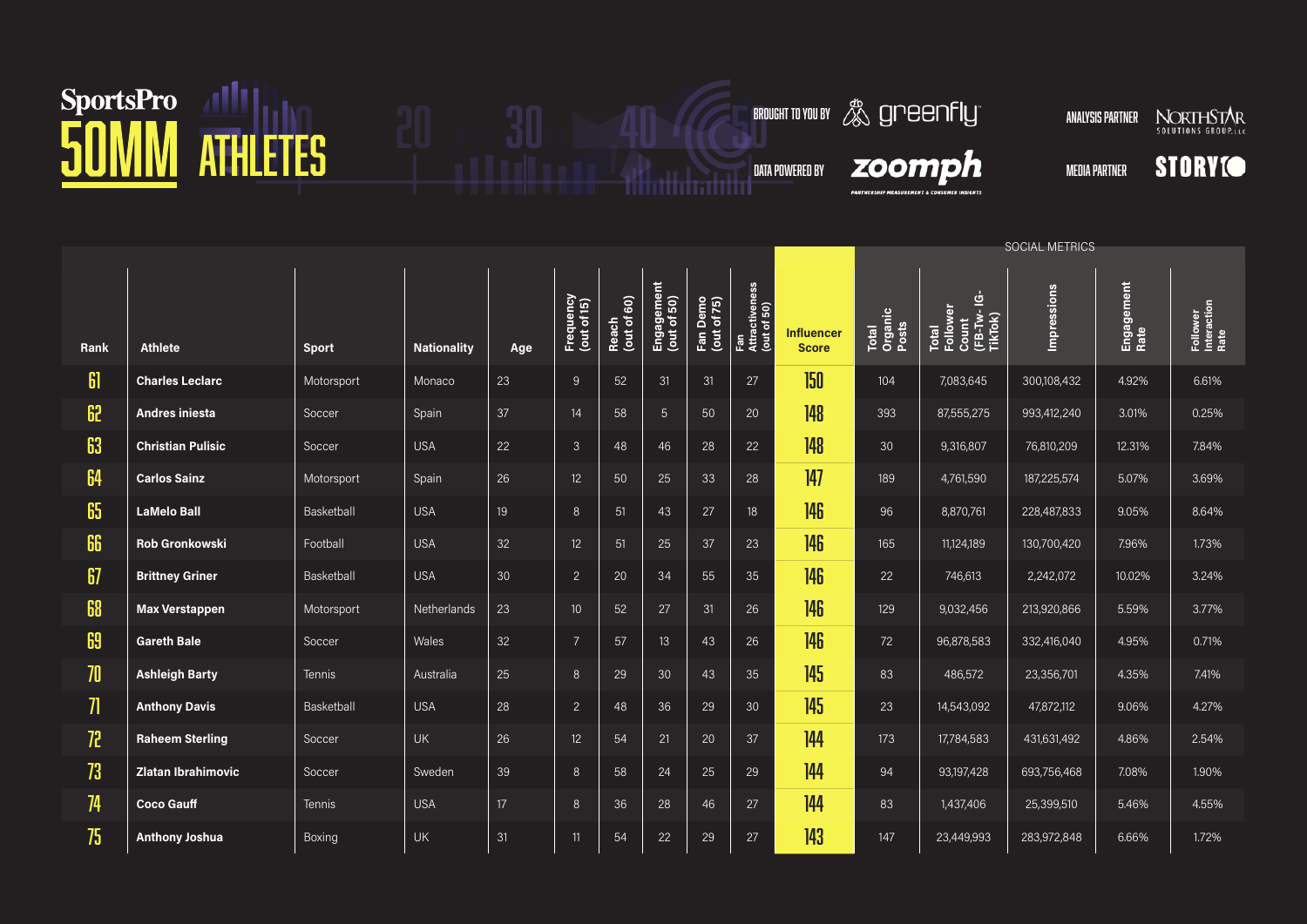### SportsPro 41 H HETES 30 40 ATHLETES

**BROUGHT TO YOU BY ANALYSIS PARTNER NORTHSTAR** 

**STORYIO** 

 $\boldsymbol{z}$ oomp $\boldsymbol{h}$  media partner

**PARTNERSHIP MEA** 

|                   |                          |              |                    |                 |                          |                      |                           |                         |                                      |                                   | <b>SOCIAL METRICS</b>     |                                                      |             |                    |                                 |
|-------------------|--------------------------|--------------|--------------------|-----------------|--------------------------|----------------------|---------------------------|-------------------------|--------------------------------------|-----------------------------------|---------------------------|------------------------------------------------------|-------------|--------------------|---------------------------------|
| Rank              | <b>Athlete</b>           | <b>Sport</b> | <b>Nationality</b> | Age             | Frequency<br>(out of 15) | Reach<br>(out of 60) | Engagement<br>(out of 50) | Fan Demo<br>(out of 75) | Fan<br>Attractiveness<br>(out of 50) | <b>Influencer</b><br><b>Score</b> | Total<br>Organic<br>Posts | Total<br>Follower<br>Count<br>(FB-TW- IG-<br>TikTok) | Impressions | Engagement<br>Rate | Follower<br>Interaction<br>Rate |
| 76                | <b>Chris Paul</b>        | Basketball   | <b>USA</b>         | 36              | 10 <sup>10</sup>         | 53                   | 14                        | 35                      | 31                                   | 143                               | 123                       | 24,775,531                                           | 172,799,887 | 5.21%              | 0.80%                           |
| $\overline{\eta}$ | Zubaira Tukhugov         | <b>MMA</b>   | Russia             | 30              | 9                        | 46                   | 29                        | 29                      | 30                                   | 143                               | 101                       | 3,431,650                                            | 80,197,269  | 9.06%              | 2.18%                           |
| 78                | <b>James Harden</b>      | Basketball   | <b>USA</b>         | 31              | 9                        | 54                   | 17                        | 33                      | 30                                   | 142                               | 101                       | 22,673,474                                           | 276,582,070 | 4.82%              | 1.62%                           |
| 79                | <b>Mookie Betts</b>      | Baseball     | <b>USA</b>         | 28              | $\overline{5}$           | 38                   | 45                        | 27                      | 28                                   | 142                               | 50                        | 1,545,448                                            | 29,135,081  | 11.26%             | 6.98%                           |
| 80                | <b>Romelu Lukaku</b>     | Soccer       | Belgium            | 28              | 14                       | 55                   | 23                        | 18                      | 33                                   | 142                               | 305                       | 19,651,312                                           | 380,274,385 | 6.02%              | 2.27%                           |
| 8                 | <b>Mikaela Shiffrin</b>  | Skiing       | <b>USA</b>         | 26              | 12                       | 36                   | 24                        | 36                      | 34                                   | 142                               | 193                       | 1,800,248                                            | 19,120,632  | 6.67%              | 2.25%                           |
| 82                | <b>Kevin Durant</b>      | Basketball   | <b>USA</b>         | 32              | 12                       | 56                   | 3                         | 41                      | 31                                   | 142                               | 165                       | 36,107,267                                           | 340,955,346 | 1.70%              | 0.19%                           |
| 83                | <b>Russell Westbrook</b> | Basketball   | <b>USA</b>         | 32              | $\overline{7}$           | 54                   | 21                        | 32                      | 29                                   | 142                               | 76                        | 29,829,757                                           | 178,725,350 | 7.01%              | 1.21%                           |
| 84                | <b>Francisco Lindor</b>  | Baseball     | Puerto Rico        | 27              | $\overline{7}$           | 36                   | 37                        | 35                      | 26                                   | 4                                 | 72                        | 1,327,939                                            | 27,378,397  | 8.88%              | 5.48%                           |
| 85                | <b>Aaron Judge</b>       | Baseball     | <b>USA</b>         | 29              | 3                        | 37                   | 40                        | 31                      | 30                                   | 4                                 | 34                        | 1,801,189                                            | 23,169,640  | 9.44%              | 6.15%                           |
| 86                | <b>Simone Manuel</b>     | Swimming     | <b>USA</b>         | 25              | 8                        | 22                   | 21                        | 52                      | 37                                   | 140                               | 89                        | 424,913                                              | 6,978,759   | 4.84%              | 2.63%                           |
| 87                | <b>Artemi Panarin</b>    | Ice Hockey   | Russia             | 29              | $\overline{1}$           | 25                   | 46                        | 46                      | 23                                   | 140                               | 15 <sup>15</sup>          | 658,421                                              | 8,298,946   | 10.53%             | 10.29%                          |
| 88                | Daniëlle van de Donk     | Soccer       | Netherlands        | 30 <sup>°</sup> | 3                        | 28                   | 46                        | 44                      | 19                                   | 140                               | 33                        | 592,670                                              | 16,053,298  | 10.36%             | 13.10%                          |
| 89                | <b>Gervonta Davis</b>    | Boxing       | <b>USA</b>         | $26\,$          | 11                       | 46                   | 36                        | 21                      | 26                                   | 139                               | 159                       | 3,836,361                                            | 83,059,213  | 8.59%              | 4.91%                           |
| 90                | <b>Damian Lillard</b>    | Basketball   | <b>USA</b>         | 31              | 14                       | 54                   | 23                        | 25                      | 23                                   | 139                               | 280                       | 16,797,859                                           | 442,666,311 | 6.80%              | 1.78%                           |